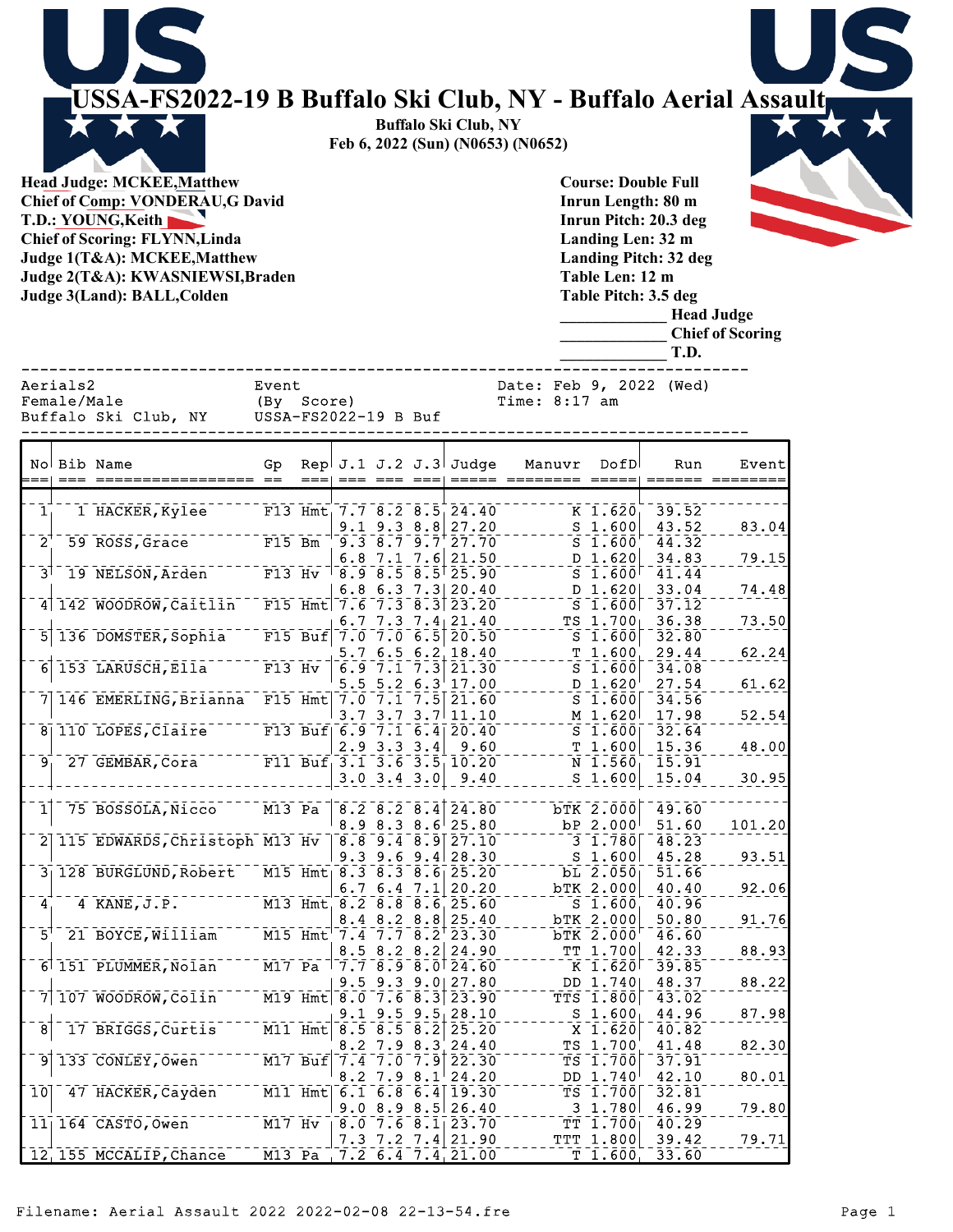Female/Male (By Score) Time: 8:17 am Buffalo Ski Club, NY USSA-FS2022-19 B Buf

Aerials2 Event Date: Feb 9, 2022 (Wed)

|  | No Bib Name                                | Gp. |                         |                   | Rep $J.1 J.2 J.3$ Judge    | Manuvr DofD |                         | Run   | Event |
|--|--------------------------------------------|-----|-------------------------|-------------------|----------------------------|-------------|-------------------------|-------|-------|
|  |                                            |     |                         |                   |                            |             |                         |       |       |
|  |                                            |     |                         |                   | $9.2$ $9.8$ $8.9$ 27.90    |             | $S$ 1.600               | 44.64 | 78.24 |
|  | 13 37 BRIGGS, Harrison                     |     |                         |                   | M13 Hmt 7.7 8.4 7.5 23.60  |             | $S$ 1.600               | 37.76 |       |
|  |                                            |     |                         |                   | $7.2$ $7.5$ $7.3$ 22.00    |             | TS 1.700                | 37.40 | 75.16 |
|  | 14 10 BROWN, Maxwell                       |     | $M13$ Hmt $7.5$ 6.8 7.1 |                   | 21.40                      |             | $K$ 1.620               | 34.66 |       |
|  |                                            |     |                         |                   | 8.5 8.4 8.2 25.10          |             | S <sub>1.600'</sub>     | 40.16 | 74.82 |
|  | 15 112 BROWN, Evan                         |     |                         |                   | M15 Hmt 4.4 5.2 4.9 14.50  |             | $3 \; 1.780$            | 25.81 |       |
|  |                                            |     |                         |                   | $8.2$ $8.4$ $8.0$ 24.60    |             | TS 1.700                | 41.82 | 67.63 |
|  | $16$ $169$ LAHM, Noah                      |     |                         |                   | M15 Pa   5.8 5.8 5.5 17.10 |             | $S$ 1.600               | 27.36 |       |
|  |                                            |     |                         | 7.17.1            | $7.2$ 21.40                |             | $D_1.620$               | 34.66 | 62.02 |
|  | 17 12 BROWN, Cameron                       |     |                         |                   | M11 Buf 7.3 7.2 7.3 21.80  |             | $S$ 1.600               | 34.88 |       |
|  |                                            |     |                         |                   | $5.5$ 5.8 5.4 16.70        |             | $X$ 1.620               | 27.05 | 61.93 |
|  | 18 124 MARINO, Dakota                      |     |                         |                   | M09 Buf 6.5 6.8 6.7 20.00  |             | N 1.560                 | 31.20 |       |
|  |                                            |     |                         |                   | $5.9$ 6.6 6.3 18.80        |             | S <sub>1.600</sub>      | 30.08 | 61.28 |
|  | 19 <sup>1-</sup> 30 O'LEARY, Clan          |     |                         |                   | M11 Buf 5.9 5.8 5.9 17.60  |             | $S$ 1.600               | 28.16 |       |
|  |                                            |     |                         | $7.0$ $7.1$ $7.1$ | 21.20                      |             | N 1.560                 | 33.07 | 61.23 |
|  | 20 34 EVANS, Lachlan                       |     |                         |                   | M13 Hmt 5.3 5.3 5.5 16.10  |             | $K$ 1.620               | 26.08 |       |
|  |                                            |     |                         | 6.86.9            | 6.6120.30                  |             | TS 1.700                | 34.51 | 60.59 |
|  | 21 114 WOLLEN, Trevor                      |     |                         |                   | M17 Buf 7.9 7.5 7.5 22.90  |             | <b>TTS 1.800</b>        | 41.22 |       |
|  |                                            |     |                         |                   | $2.9$ 3.2 3.2 9.30         |             | 3 1.780                 | 16.55 | 57.77 |
|  | 22 130 FLYNN, Sean                         |     |                         |                   | M15 Buf 6.6 7.1 6.8 20.50  |             | S <sub>1.600</sub>      | 32.80 |       |
|  |                                            |     |                         |                   | 4.2 4.8 4.5 13.50          |             | T 1.600'                | 21.60 | 54.40 |
|  | 23 69 SMITH, Liam M13 Hmt 3.3 3.3 3.0 9.60 |     |                         |                   |                            |             | T 1.600                 | 15.36 |       |
|  |                                            |     |                         |                   | $3.1$ $3.5$ $4.1$ $10.70$  |             | $3\;\; 1.780^{\dagger}$ | 19.04 | 34.40 |
|  |                                            |     |                         |                   |                            |             |                         |       |       |
|  |                                            |     |                         |                   |                            |             |                         |       |       |

Winfree 2022.00, B Rules, Rand=793 @12:19a(22-2-6), A2